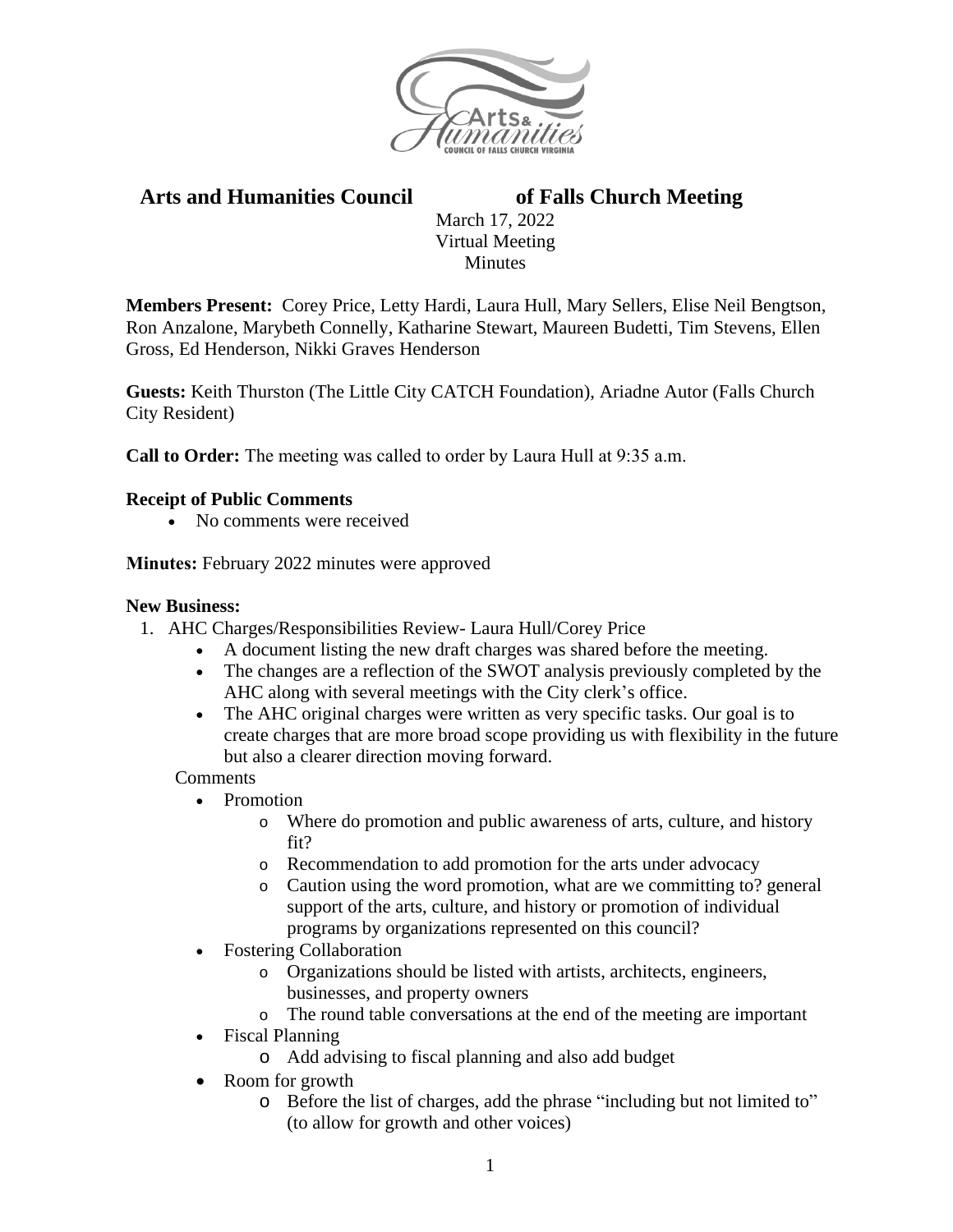- 2. Member Agreements- Laura Hull
	- A document listing the new draft member agreement was shared before the meeting.
	- The changes are a reflection of the SWOT analysis previously completed by the AHC along with a review of other boards and commission member agreements
	- Attendance by electronic means
		- o If you are attending electronically, would it count towards attendance?
		- o Rules around electronic participation are determined by the state government. Corey Price will follow up with more details.
	- Meeting attendance
		- o Should members be required to attend so many meetings a year (example  $\frac{3}{4}$  or  $\frac{2}{3}$ )
		- o Other boards and commissions have a policy that members cannot miss a certain number of consecutive meetings
		- o Corey will follow up with a recommendation based on other boards in the city.
		- o Should individuals receive gentle reminders rather than removal?
	- Replacement of individuals representing organizations would not mean the removal of the organization from the board simply they would need to select a new representative
	- 3. Voting Membership- Corey Price
		- The changes are a reflection of the SWOT analysis previously completed by the AHC along with a review of other boards and commission membership.
		- The AHC is the only board or commission that has organizations associated with its membership. It is also the only board where the staff liaison and City Council members are voting members (verse liaisons). It is one of the few boards that have other boards and commissions on as voting members. The AHC is also one of few boards that allow non-City residents to sit on the board.
		- The recommendation is to move the City Council position, staff liaison, and board and commission representative positions to a non-voting role. We also recommend adding 2 additional members-at-large positions and a position that can be either an at-large position or the addition of the Vietnamese literary and artistic club of the Washington metro area.
		- Requirement Concerns
			- o Recommend expanding requirement guidelines to include those who live, work or own a business in the City of Falls Church
				- Many individuals would be residents if it was not for past gerrymandering efforts and these individuals should not be removed from participating because of past discrimination efforts.
				- Art has no borders and only being represented by residents limits our diversity efforts
		- Corey will schedule a meeting with the City clerk's office to see if we can have members that live outside the city but work or own a business in the City.